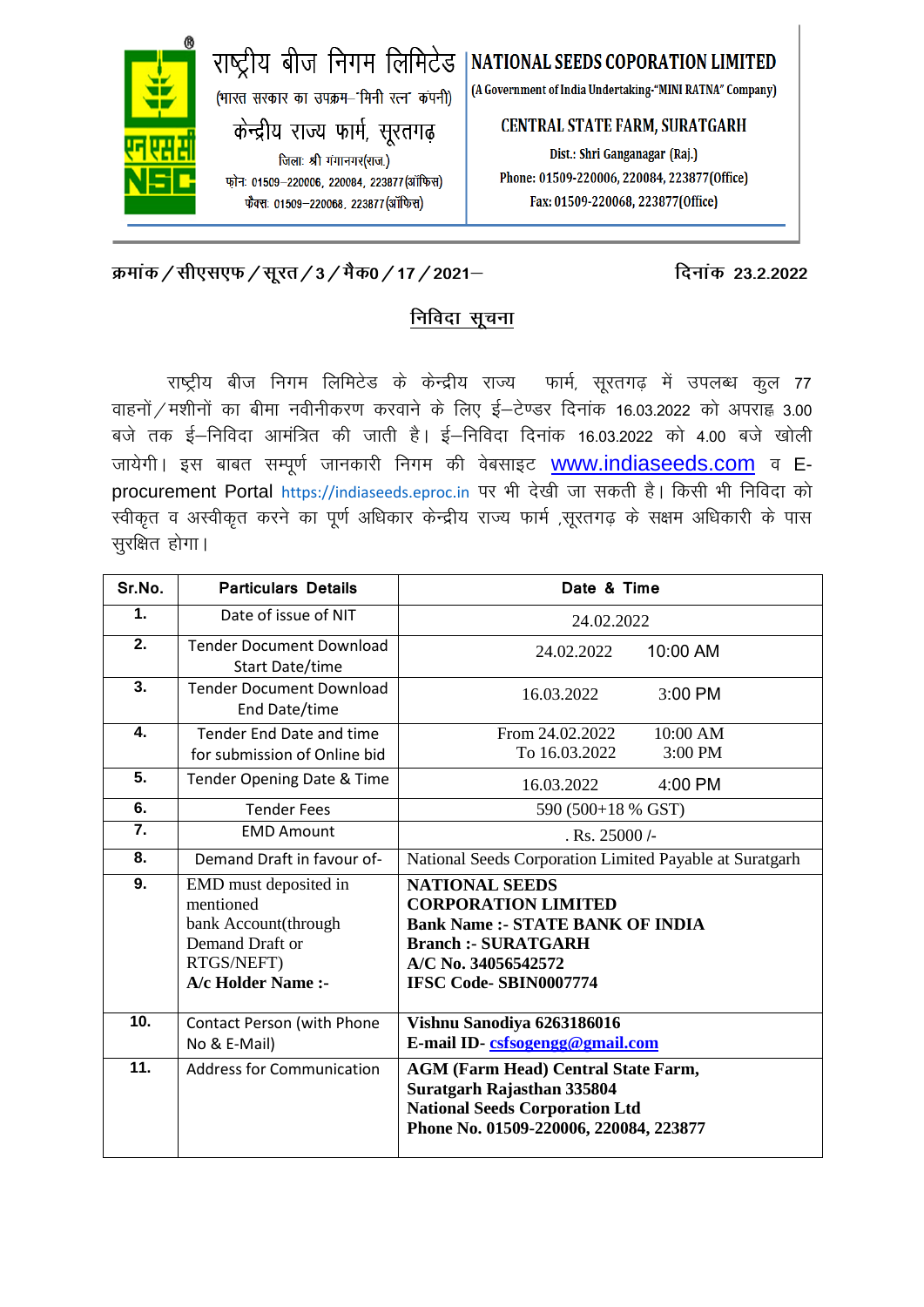#### **INSTRUCTIONS TO BIDDER – ONLINE MODE**

#### **DEFINITIONS:**

- **C1 India Private Limited:** Service provider to provide the e-Tendering Software.
- **NSCL e-Procurement Portal:** An e-tendering portal of National Seeds Corporation Limited ("NSCL") introduced for the process of e-tendering which can be accessed on [https://indiaseeds.eproc.in.](https://indiaseeds.eproc.in/)

#### **I. ACCESSING / PURCHASING OF BID DOCUMENTS :**

 It is mandatory for all the bidders to have Class-III Digital Signature Certificate (With Both DSC Components, i.e. Signing & Encryption) from any of the licensed Certifying Agency under CCA, Ministry of Electronics and Information Technology, Government of India to participate in e-tendering portal of NSCL. Bidders can see the list of licensed CA's from the link www.cca.gov.in C1 India Pvt. Ltd. also facilitate Class III Digital Signature Certificate (With Both DSC Components, i.e. Signing & Encryption) to the bidders. Bidder may contact C1 India Pvt. Ltd. at mobile no. +91- 8130606629 for DSC related queries or can email at vikas.kumar@c1india.com

 To participate in the e-bid, it is mandatory for the Applicants to get themselves registered with the NSCL e-Tendering Portal [\(https://indiaseeds.eproc.in\)](https://indiaseeds.eproc.in/) to have a user ID & Password which has to be obtained by submitting a non-refundable annual registration charges of Rs. 3416/- inclusive of all taxes through **online** mode. Validity of Registration is 1 year.

 The amendments / clarifications to the tender, if any, will be posted on the NSCL e-Tendering Portal [\(https://indiaseeds.eproc.in\)](https://indiaseeds.eproc.in/).

 To participate in bidding, bidders have to pay EMD (refundable) as per the amount mentioned in the tender document online through NEFT/RTGS after generating E-challan from [https://indiaseeds.eproc.in.](https://indiaseeds.eproc.in/)

 To participate in bidding, bidders have to pay Tender Processing Fee of Rs. 590/ inclusive of all taxes (Non-refundable) through online mode (internet banking/debit card/credit card).

• The Bidder may modify or withdraw their bid after submission prior to the Bid Due Date. No Bid shall be modified or withdrawn by the Bidder after the Bid Due Date and Time.

 Both 'EMD' and 'Tender Document Fee' are mentioned in individual tender document as published at NSCL e-Tendering Portal [\(https://indiaseeds.eproc.in\)](https://indiaseeds.eproc.in/).

 For helpdesk, please contact e-Tendering Cell and Help Desk Support MondaytoFriday Ph: **0124-4302033/36/37, nsclsupport@c1india.com.**

 It is highly recommended that the bidders should not to wait till the last date of bid submission to avoid complications like internet connectivity issue, network problems, system crash down, power failure, browser compatibility issue, system compatibility issue, improper digital signature certificate problem etc. In view of this context, neither M/s National Seeds Corporation Limited nor M/s. C1 India Pvt. Ltd will be responsible for such eventualities.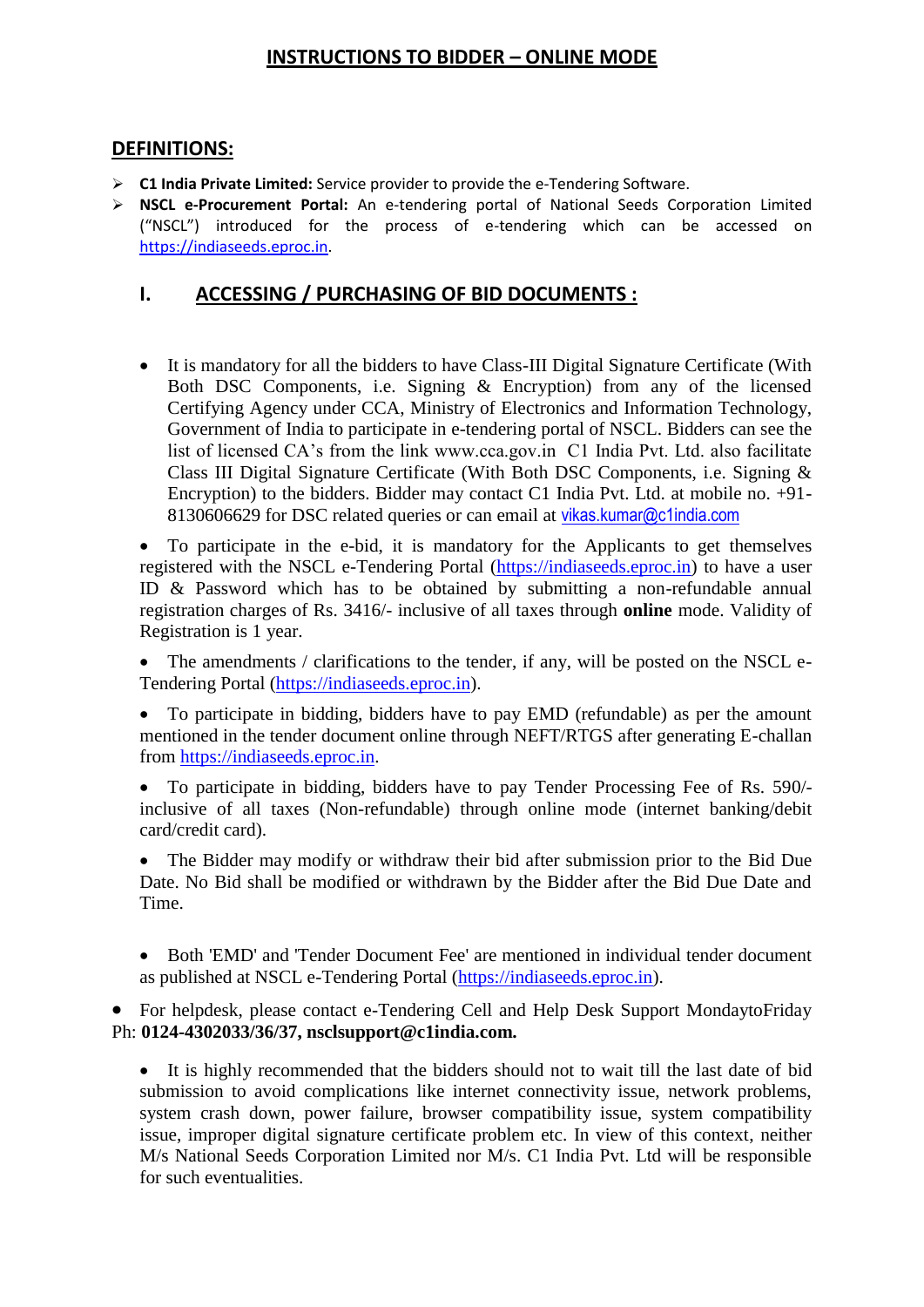## NATIONAL SEEDS CORPORATION LIMITED CENTRAL STATE FARM: SURATGARH

Terms and condition for the tender invited for insurance of vehicles at CSF Suratgarh

- 1- Period of insurance of vehicles will be one year from date of previous policy expiry date (Details mentioned in the tender document).
- 2- (A)Bidder must be a registered company, partnership firm, or proprietary concern that should be registered with appropriate authorities i.e. Insurance regulatory and development authority (IRDA).

 (B) The Bidder should be registered with GST(Goods and service Tax) department and should have PAN provided by income tax department.

- 3- Bidder has to submit their tender through **online mode only**. Tenderer shall quote the lowest amount of premium chargeable (In Rs.) inclusive of all taxes, vehicle inspection charges etc. only in the format given in the tender. If any tenderer quote their insurance premium based on other IDV, IMT & TPPD coverage etc (other than mentioned values in the tender document), he shall mention & enclose, Vehicle wise such case details explicitly with their tender. No extra charge will be paid by farm other than quoted rate in the tender. The company which will provide maximum nos of L1 rates will be the successful bidder in case of any their Negotiation of rates required the same will be done with the lowest bidder only.
- 4- Conditional tender will not be accepted. Farm Head CSF Suratgarh reserves the right to amend or withdraw any of the terms and conditions contained in the tender document or to reject any or all tenders without assigning any reason. The decision of the farm head, CSF, Suratgarh in this regard shall be final and binding on all.
- 5- The farm would not be required to assign a reason for the choice of any party at any time prior to issue date of work order.
- 6- The successful bidder has to maintain the record of farm vehicles ensured and a prior notice ( 15 days advance) before expiry of any existing policy must be submitted by the successful insurance company/ tenderer.
- 7- In case of any rate revision occur between the rate contract period (i.e. within a year) the successful tenderer has to submit the basic circular issued for revision of rates (i.e. circular issued from IRDA or circular issued under Motor vehicle Act etc ) & the circular issued by the insurance company. These both documents are required essentially before any revision of insurance premiums for the vehicles.
- 8- In case any dispute arise between NSC and the other party due to any term or matter, both the parties will opt to resolve it through mutual understanding and discussion. In case, dispute remains even after discussion, then it shall be binding upon parties to resolve issue under the provision of Arbitration & Conciliation Act, 1996 as amended from time to time. Under this provision, the Chairman-cum-Managing Director, National Seeds Corporation Limited with the concurrence of both the parties shall appoint sole Arbitrator to resolve the issue and both the parties will have to abide by the decision. The parties will bind to resolve this dispute through arbitration before going to court of law. The Arbitration shall be conducted at New Delhi and shall in English Language. The Court of Delhi shall the Jurisdiction.
- 9- Payment of insurance premium will be paid directly in account through RTGS/NEFT of the successful bidder. Insurance company must provide their account details with the tender document.
- 10-**Tender document fee and EMD** Tender fee Rs. 590/-(500+18 % GST) and EMD of Rs. 25000/ may be deposited in the form of following instrument: In form of Demand Draft or RTGS/NEFT from Nationalized/Scheduled bank drawn in favour of National Seeds Corporation Limited, Suratgarh Account No.34056542572 IFSC Code-SBIN0007774 payable at Suratgarh.
- 11-The EMD of the successful tenderer will be refundable without any interest after the expiry of the insurance period of vehicle and the EMD of unsuccessful bidders will be refundable without any interest within two week from the date of finalization of tender.
- 12-The successful tenderer will be given a stamp paper of Rs. 500/- in respect of the terms & condition covered under the insurance of vehicle have to contract.

I read and understand all terms and conditions mentioned above and these are fully acceptable.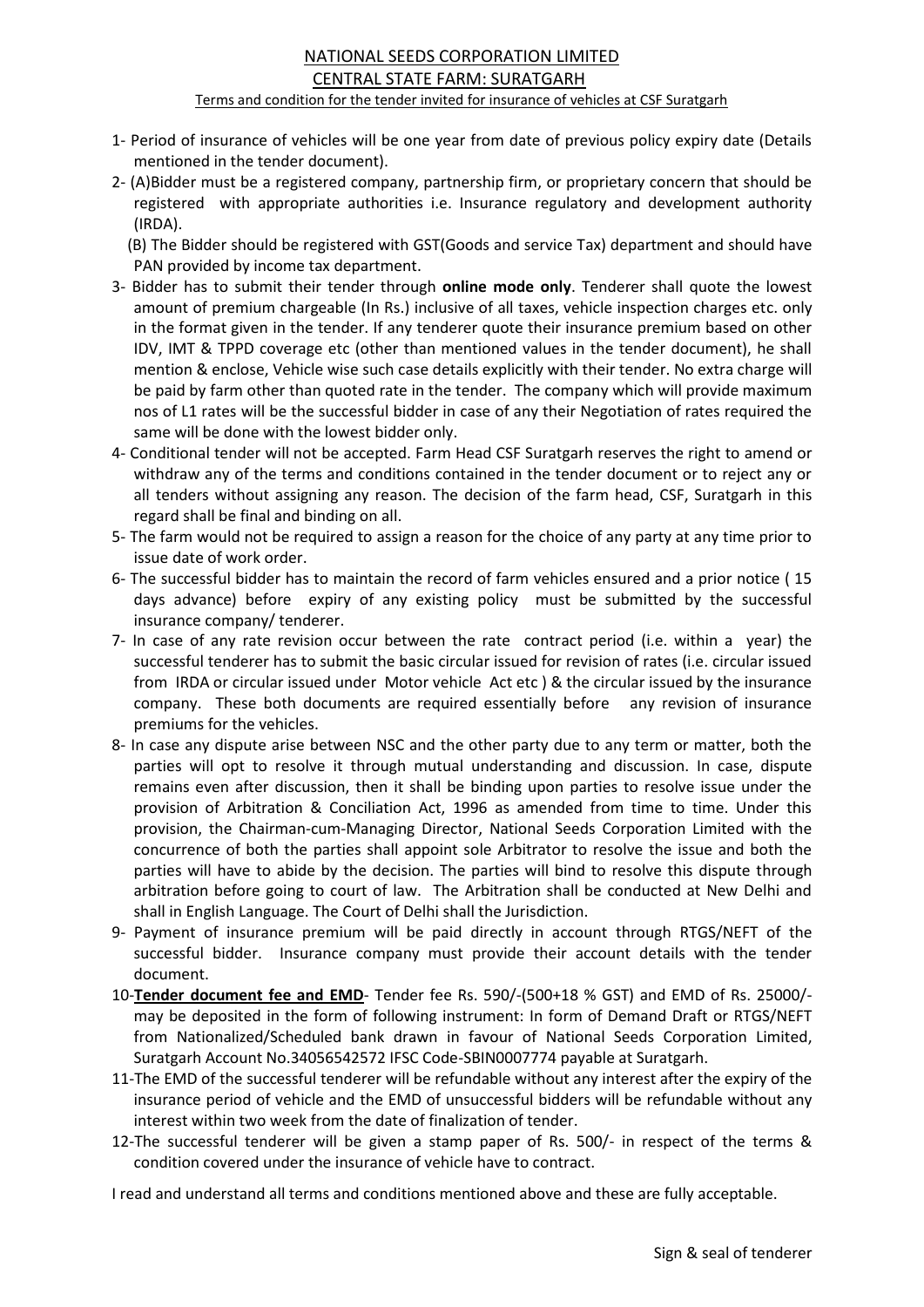#### **-Technical Bid Documents-**

## **Tender Form -1-**

| Sr.No. | <b>Required Documents.</b>                         | <b>Remarks</b> |
|--------|----------------------------------------------------|----------------|
|        |                                                    |                |
| 1.     | Copy of PAN Card & Aadhar Card                     |                |
|        |                                                    |                |
| 2.     | Copy of GST Certificate.                           |                |
|        |                                                    |                |
| 3.     | IRDA Registration Certificate.                     |                |
|        |                                                    |                |
| 4.     | Past Performance/ Experience Certificate (If any.) |                |
|        |                                                    |                |
|        |                                                    |                |
| 5.     | Brief description of firm. (If any)                |                |
|        |                                                    |                |
|        |                                                    |                |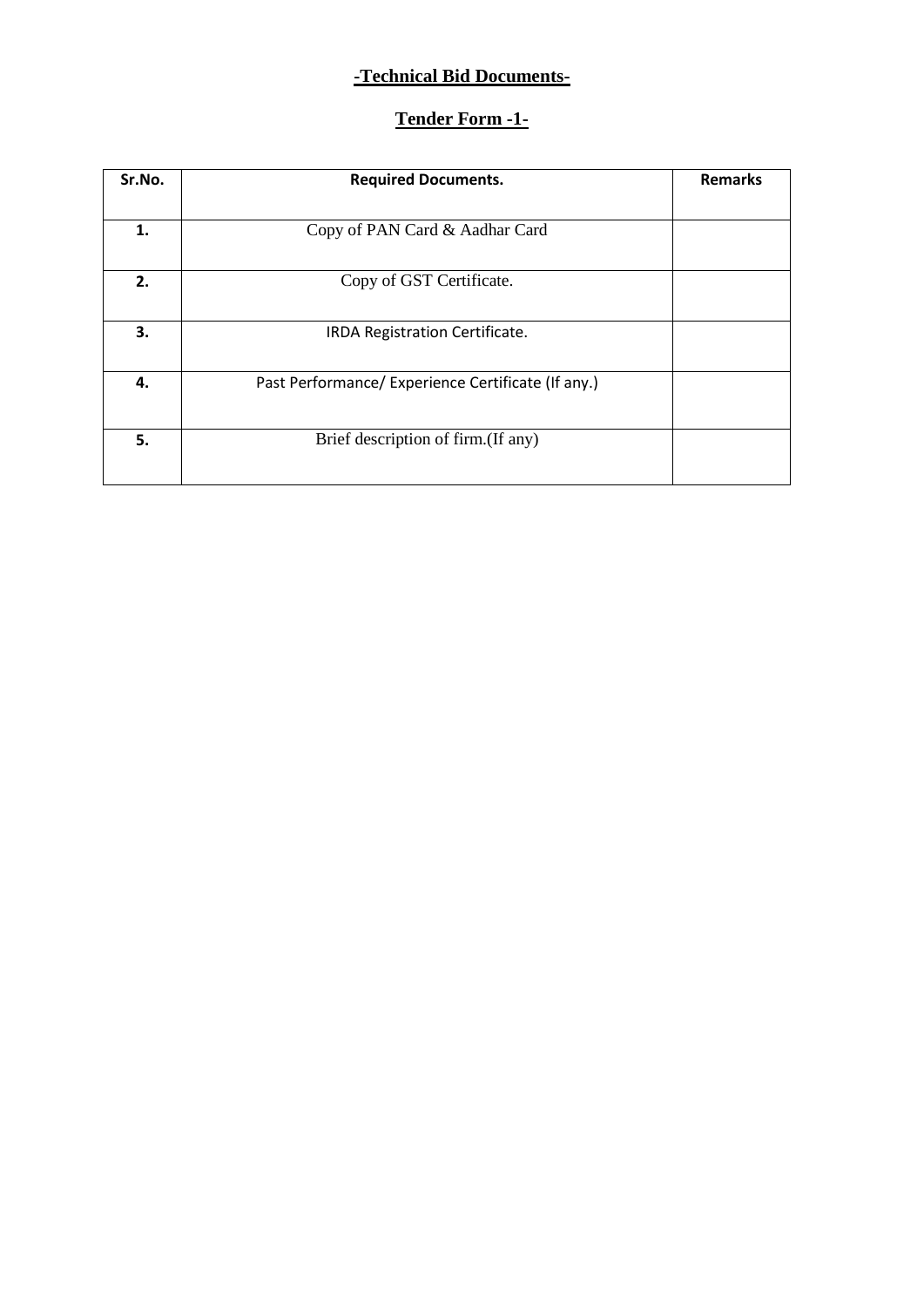# **Tender Form -2-**

|                | Detail of Vehicles for Insurance 2021-22 |                                  |                   |                                       |                             |                 |                               |                                |                                                |                               |                                                          |
|----------------|------------------------------------------|----------------------------------|-------------------|---------------------------------------|-----------------------------|-----------------|-------------------------------|--------------------------------|------------------------------------------------|-------------------------------|----------------------------------------------------------|
| Sr.N<br>о.     | Model No. /Make                          | Year/D<br>ate Of<br>Purcha<br>se | Vehicle Reg. No.  | <b>Reg.valid from</b><br>Date to date | Type of<br>Policy           | <b>NCB</b><br>% | <b>IDV Rs. To</b><br>be taken | <b>IMT</b><br>&<br><b>TPPD</b> | <b>Thired</b><br>Party/<br>Composit<br>e Party | Insura<br>nce<br>validit<br>y | Rate<br>offered<br>for 1<br>Year<br>Insuranc<br>e in Rs. |
| $\mathbf{1}$   | Tractor NH 7500                          | 2007                             | RJ13RA2287        | 10.01.2008-<br>09.01.2023             | Liability<br>Policy<br>Only | 0               | $\mathbf 0$                   |                                | Thired<br>Party                                | 17.02.<br>2022                |                                                          |
| $\overline{2}$ | Tractor NH 7500                          | 2012                             | RJ 13-RA-<br>9394 | 26.11.2012-<br>25.11.2027             |                             |                 |                               |                                |                                                | 17.02.<br>2022                |                                                          |
| 3              | Tractor NH 7500                          | 2012                             | RJ13RA9393        | 26.11.2012-<br>25.11.2027             |                             |                 |                               |                                |                                                | 17.02.<br>2022                |                                                          |
| 4              | Tractor NH 7500                          | 2012                             | RJ13RA9392        | 26.11.2012-<br>25.11.2027             |                             |                 |                               |                                |                                                | 17.02.<br>2022                |                                                          |
| 5              | Tractor NH 7500                          | 2012                             | RJ13RA9391        | 26.11.2012-<br>25.11.2027             |                             | 50              | 315000                        |                                |                                                | 17.02.<br>2022                |                                                          |
| 6              | Tractor NH 7500                          | 2012                             | RJ13RA9390        | 26.11.2012-<br>25.11.2027             |                             |                 |                               |                                |                                                | 17.02.<br>2022                |                                                          |
| $\overline{7}$ | Tractor NH 7500                          | 2012                             | RJ13RA9389        | 26.11.2012-<br>25.11.2027             |                             |                 |                               | Yes<br>367500                  | compo                                          | 17.02.<br>2022                |                                                          |
| 8              | Tractor NH 7500                          | 2012                             | RJ13RA9388        | 26.11.2012-<br>25.11.2027             | Package<br>Policy           |                 |                               |                                | sit<br>Party                                   | 17.02.<br>2022                |                                                          |
| 9              | Tractor NH 7500                          | 2013                             | RJ13RB4658        | 06.01.2014-<br>05.01.2029             |                             | 50              |                               |                                |                                                | 17.02.<br>2022                |                                                          |
| 10             | Tractor NH 7500                          | 2013                             | RJ13RB4659        | 06.01.2014-<br>05.01.2029             |                             |                 |                               |                                |                                                | 17.02.<br>2022                |                                                          |
| 11             | Tractor NH 7500                          | 2013                             | RJ13RB4660        | 06.01.2014-<br>05.01.2029             |                             | 50              |                               |                                |                                                | 17.02.<br>2022                |                                                          |
| 12             | Tractor NH 7500                          | 2013                             | RJ 13RB4661       | 06.01.2014-<br>05.01.2029             |                             | 50              |                               |                                |                                                | 17.02.<br>2022                |                                                          |
| 13             | Tractor NH 4710                          | 2013                             | RJ 13-RB-<br>4656 | 06.01.2014-<br>05.01.2029             |                             | 50              | 178200                        |                                |                                                | 17.02.<br>2022                |                                                          |
| 14             | Tractor NH 4710                          | 2013                             | RJ 13-RB-<br>4657 | 06.01.2014-<br>05.01.2029             |                             |                 |                               |                                |                                                | 17.02.<br>2022                |                                                          |
| 15             | J.D. 5204                                | 2008                             | RJ13RA2899        | 22.12.2008-<br>21.12.2023             |                             |                 |                               |                                |                                                | 17.02.<br>2022                |                                                          |
| 16             | JD5204                                   | 2008                             | RJ13RA2898        | 22.12.2008-<br>21.12.2023             |                             |                 |                               |                                |                                                | 17.02.<br>2022                |                                                          |
| 17             | JD5204                                   | 2008                             | RJ13RA2897        | 22.12.2008-<br>21.12.2023             |                             |                 |                               |                                |                                                | 17.02.<br>2022                |                                                          |
| 18             | JD5204                                   | 2008                             | RJ13RA2901        | 22.12.2008-<br>21.12.2023             | Liability                   |                 | $\pmb{0}$                     | Yes                            | Thired<br>Party                                | 17.02.<br>2022                |                                                          |
| 19             | JD5204                                   | 2008                             | RJ13RA2896        | 22.12.2008-<br>21.12.2023             | Policy<br>Only              | $\mathbf 0$     |                               |                                |                                                | 17.02.<br>2022                |                                                          |
| 20             | JD5204                                   | 2008                             | RJ13RA2895        | 22.12.2008-<br>21.12.2023             |                             |                 |                               |                                |                                                | 17.02.<br>2022                |                                                          |
| 21             | JD5204                                   | 2008                             | RJ13RA2900        | 22.12.2008-<br>21.12.2023             |                             |                 |                               |                                |                                                | 17.02.<br>2022                |                                                          |
| 22             | JD5204                                   | 2008                             | RJ13RA2894        | 22.12.2008-<br>21.12.2023             |                             |                 |                               | Yes                            | Thired<br>Party                                | 17.02.<br>2022                |                                                          |
| 23             | JD5204                                   | 2008                             | RJ13RA2893        | 22.12.2008-<br>21.12.2023             |                             |                 |                               |                                |                                                | 17.02.<br>2022                |                                                          |
| 24             | M&M DI 605<br><b>DOZER</b>               | 2009                             | RJ13RA3374        | 12.11.2007-<br>10.12.2022             | Liability<br>Policy<br>Only | 0               | $\pmb{0}$                     | Yes                            | Thired<br>Party                                | 17.02.<br>2022                |                                                          |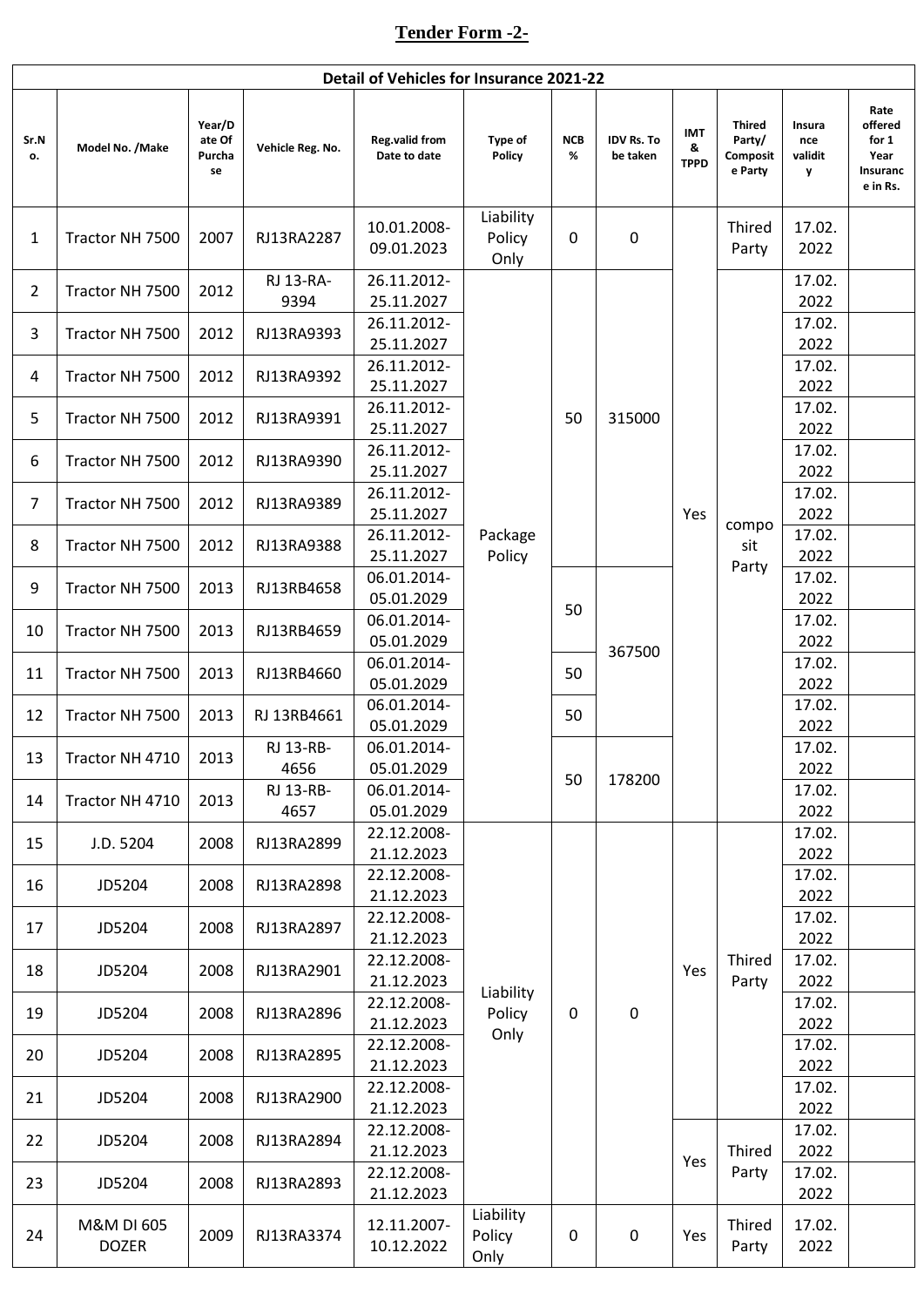| 25 | M&M DI 555                 | 2007 | <b>UP40 F 2902</b> | 04.12.2007-               |                             |                  |                  |     |                       | 17.02.         |  |
|----|----------------------------|------|--------------------|---------------------------|-----------------------------|------------------|------------------|-----|-----------------------|----------------|--|
|    |                            |      |                    | 03.12.2022                |                             |                  |                  |     |                       | 2022           |  |
| 26 | <b>M&amp;M DI 555</b>      | 2007 | RJ13RA2251         | 12.11.2007-<br>10.12.2022 |                             |                  |                  |     |                       | 17.02.<br>2022 |  |
|    |                            |      |                    | 11.12.2007-               |                             |                  |                  |     |                       | 17.02.         |  |
| 27 | M&M DI 555                 | 2007 | RJ13RA2249         | 10.12.2022                | Liability                   |                  |                  |     | Thired                | 2022           |  |
|    |                            |      |                    | 11.12.2007-               | Policy                      | $\mathbf 0$      | $\pmb{0}$        | Yes | Party                 | 17.02.         |  |
| 28 | <b>M&amp;M DI 555</b>      | 2007 | RJ13RA2248         | 10.12.2022                | Only                        |                  |                  |     |                       | 2022           |  |
|    |                            |      |                    | 11.12.2007-               |                             |                  |                  |     |                       | 17.02.         |  |
| 29 | M&M DI 555                 | 2007 | RJ13RA2247         | 10.12.2022                |                             |                  |                  |     |                       | 2022           |  |
| 30 | M&M DI 555                 | 2007 | RJ13RA2246         | 11.12.2007-               |                             |                  |                  |     |                       | 17.02.         |  |
|    |                            |      |                    | 10.12.2022                |                             |                  |                  |     |                       | 2022           |  |
| 31 | POWER TRAC                 | 2005 | RJ13RA1158         | 16.06.2006-               |                             |                  |                  |     |                       | 17.02.         |  |
|    | 455                        |      |                    | 15.06.2021                | Liability                   |                  |                  |     |                       | 2022           |  |
| 32 | POWER TRAC<br>455          | 2005 | RJ13RA1162         | 16.06.2006-<br>15.06.2021 | Policy                      | $\mathbf 0$      | $\pmb{0}$        | Yes | Thired<br>Party       | 17.02.<br>2022 |  |
|    | <b>POWER TRAC</b>          |      |                    | 14.06.2006-               | Only                        |                  |                  |     |                       | 17.02.         |  |
| 33 | 455                        | 2005 | UP40E2819          | 13.06.2021                |                             |                  |                  |     |                       | 2022           |  |
|    |                            |      |                    |                           |                             |                  |                  |     | Liabilit              |                |  |
|    |                            |      |                    | 17.04.2009-               | Liability                   |                  |                  |     | y                     | 17.02.         |  |
| 34 | BOLERO 2523CC              | 2009 | RJ13 UA1282        | 19.04.2024                | Policy                      | 0                | $\boldsymbol{0}$ | Yes | Policy                | 2022           |  |
|    |                            |      |                    |                           | Only                        |                  |                  |     | Only                  |                |  |
| 35 | <b>TRUCK TATA</b>          | 2012 | RJ13GA8576         | 01.01.2012-               |                             | 50               | 225000           |     | compo                 | 17.02.         |  |
|    | <b>SFC 709EX</b>           |      |                    | 31.05.2027                | Package                     |                  |                  | Yes | sit                   | 2022           |  |
| 36 | <b>TRUCK TATA</b>          | 2012 | RJ13GA8577         | 01.01.2012-               | Policy                      | 35               | 225000           |     | Party                 | 17.02.         |  |
|    | <b>SFC 709EX</b>           |      |                    | 31.05.2019                |                             |                  |                  |     |                       | 2022           |  |
| 37 | <b>KARTAR</b>              | 2006 | N/A                | 14.07.2006-               |                             |                  |                  |     |                       | 17.02.         |  |
|    | COMBINE 4400               |      |                    | 13.07.2021                | Liability<br>Policy<br>Only |                  |                  |     |                       | 2022           |  |
| 38 | <b>NEW HOLLAND</b><br>7500 | 2007 | KA36TA6296         | N/A                       |                             | $\mathbf 0$      | $\pmb{0}$        | Yes | Thired<br>Party       | 17.02.         |  |
|    | <b>NEW HOLLAND</b>         |      | KA36TA6297         | N/A                       |                             |                  |                  |     |                       | 2022<br>17.02. |  |
| 39 | 7500                       | 2007 |                    |                           |                             |                  |                  |     |                       | 2022           |  |
|    | <b>NEW HOLLAND</b>         |      |                    | 26.02.2016-               |                             |                  |                  |     |                       | 17.02.         |  |
| 40 | 4010                       | 2015 | RJ13RC1832         | 25.02.2031                |                             |                  | 270000           |     |                       | 2022           |  |
|    | <b>NEW HOLLAND</b>         |      |                    | 14.03.2017-               |                             |                  |                  |     |                       | 17.02.         |  |
| 41 | 4510                       | 2016 | RJ13RC4220         | 13.03.2032                |                             |                  |                  | Yes | compo<br>sit<br>Party | 2022           |  |
| 42 | <b>NEW HOLLAND</b>         | 2016 | RJ13RC4218         | 14.03.2017-               | Package                     | 45               |                  |     |                       | 17.02.         |  |
|    | 4510                       |      |                    | 13.03.2032                | Policy                      |                  | 346500           |     |                       | 2022           |  |
| 43 | <b>NEW HOLLAND</b>         | 2016 | RJ13RC4216         | 14.03.2017-               |                             |                  |                  |     |                       | 17.02.         |  |
|    | 4510                       |      |                    | 13.03.2032                |                             |                  |                  |     |                       | 2022           |  |
| 44 | <b>NEW HOLLAND</b><br>4510 | 2016 | RJ13RC4215         | 14.03.2017-<br>13.03.2032 |                             |                  |                  |     |                       | 17.02.<br>2022 |  |
|    |                            |      |                    |                           | Liability                   |                  |                  |     |                       |                |  |
| 45 | <b>NEW HOLLAND</b>         | 2012 | KA-36 TB-          | N/A                       | Policy                      | $\boldsymbol{0}$ | $\pmb{0}$        |     | Thired                | 17.02.         |  |
|    |                            |      | 9102               |                           | Only                        |                  |                  |     | Party                 | 2022           |  |
| 46 | <b>JD COMBINE</b>          | 2018 | <b>APPLIED</b>     |                           |                             |                  | 143100           |     |                       | 17.02.         |  |
|    | W70                        |      |                    |                           |                             |                  | $\mathbf 0$      |     |                       | 2022           |  |
| 47 | JD 5310                    | 2018 | RJ13RD2410         | N/A                       | Package                     | 25               |                  | Yes | compo<br>sit          | 17.02.         |  |
|    | <b>TRACTOR</b>             |      |                    |                           | Policy                      |                  | 57000            |     | Party                 | 2022           |  |
| 48 | JD 5310                    | 2018 | RJ13RD2409         |                           |                             |                  |                  |     |                       | 17.02.         |  |
|    | <b>TRACTOR</b>             |      |                    |                           |                             |                  |                  |     |                       | 2022           |  |
| 49 | JD 5310<br><b>TRACTOR</b>  | 2018 | RJ13RD2406         |                           |                             |                  |                  |     |                       | 17.02.<br>2022 |  |
|    | JD 5310                    |      |                    |                           |                             |                  |                  |     |                       | 17.02.         |  |
| 50 | <b>TRACTOR</b>             | 2018 | RJ13RD2407         |                           | Package                     |                  |                  |     | compo                 | 2022           |  |
|    | JD 5310                    |      |                    | N/A                       | Policy                      | 25               | 570000           | Yes | sit                   | 17.02.         |  |
| 51 | <b>TRACTOR</b>             | 2018 | RJ13RD2408         |                           |                             |                  |                  |     | Party                 | 2022           |  |
|    | JD5310                     |      |                    |                           |                             |                  |                  |     |                       | 17.02.         |  |
| 52 | <b>TRACTOR</b>             | 2018 | RJ13RD2540         |                           |                             |                  |                  |     |                       | 2022           |  |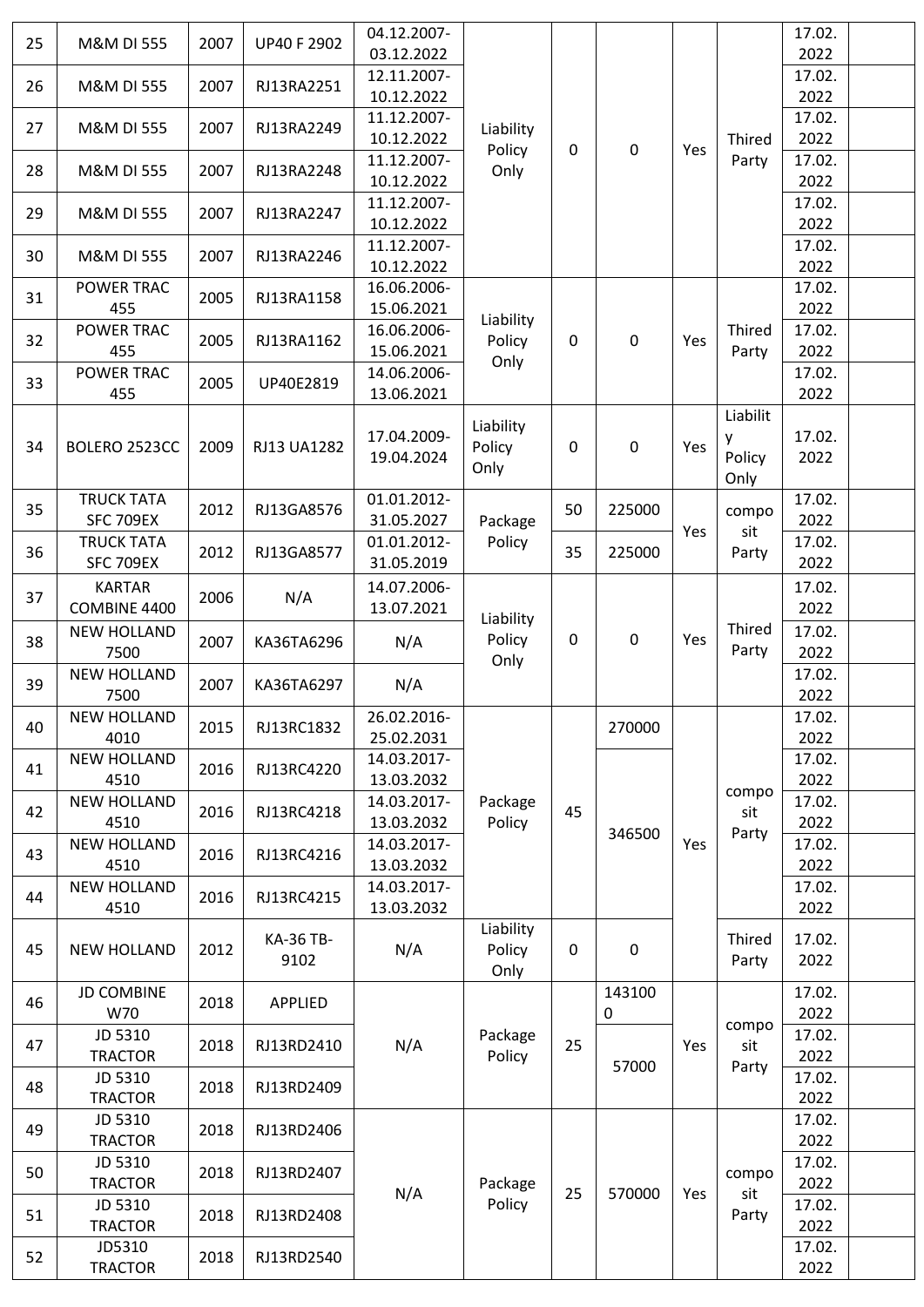| 53 | <b>Bolero LX</b>        | 2009 | MP04CF9766          | 12.03.2009-<br>11.03.2024 | Liability<br>Policy<br>Only |             |                     |     | Thired<br>Party       | 17.02.<br>2022 |  |
|----|-------------------------|------|---------------------|---------------------------|-----------------------------|-------------|---------------------|-----|-----------------------|----------------|--|
| 54 | Jeep                    | 2002 | RJ-13 C7860         | N/A                       | Liability<br>Policy<br>Only |             | $\pmb{0}$           |     | Thired<br>Party       | 23.08.<br>2022 |  |
| 55 | Farm Trac<br>Tractor    | 2015 | $RJ-13$<br>RC1387   | N/A                       | Liability<br>Policy<br>Only | $\mathbf 0$ |                     |     | Thired<br>Party       | 11.11.<br>2022 |  |
| 56 | Farm Trac<br>Tractor    | 2017 | $RJ-13$<br>RC4214   | N/A                       | Liability<br>Policy<br>Only |             |                     |     | Thired<br>Party       | 11.11.<br>2022 |  |
| 57 | JCB AXE130              | 2012 | RJ-13EA0353         | N/A                       | Package<br>Policy           | 35          | 500500              |     | compo<br>sit<br>Party | 22.08.<br>2022 |  |
| 58 | <b>Preet Combine</b>    | 2013 | RJ-13EA0446         | N/A                       | Package<br>Policy           | 50          | 497000              |     | compo<br>sit<br>Party | 23.08.<br>2022 |  |
| 59 | Motor Cycle             | 2015 | RJ-13 ST6864        | N/A                       | Package<br>Policy           |             | 20250               |     | compo<br>sit<br>Party | 23.08.<br>2022 |  |
| 60 | Motor Cycle             | 2008 | $RJ-13$<br>SD1016   | N/A                       |                             |             |                     |     | Thired<br>Party       | 11.06.<br>2022 |  |
| 61 | Motor Cycle             | 2010 | RJ-13 SE6053        | N/A                       | Liability<br>Policy         | $\mathbf 0$ | $\pmb{0}$           |     | Thired<br>Party       | 11.06.<br>2022 |  |
| 62 | Motor Cycle             | 2010 | RJ-13 SC1286        | N/A                       | Only                        |             |                     |     | Thired<br>Party       | 11.06.<br>2022 |  |
| 63 | <b>JCB 3DXL</b>         | 2020 | $RJ-13$<br>EA1148   | N/A                       | Package<br>Policy           | 20          | 212000<br>$\pmb{0}$ | Yes | compo<br>sit<br>Party | 23.08.<br>2022 |  |
| 64 | <b>Preet Combine</b>    | 2013 | RJ-13EA<br>0442     | N/A                       | Package<br>Policy           | 50          | 497000              |     | compo<br>sit<br>Party | 23.08.<br>2022 |  |
| 65 | JD5310                  | 2019 | RJ-13RD<br>5946     | N/A                       | Package<br>Policy           |             |                     |     | compo<br>sit<br>Party | 23.08.<br>2022 |  |
| 66 | JD5310                  | 2019 | RJ-13RD<br>5945     | N/A                       | Package<br>Policy           | 25          | 533925              |     | compo<br>sit<br>Party | 23.08.<br>2022 |  |
| 67 | JD5310                  | 2019 | RJ-13RD<br>5944     | N/A                       | Package<br>Policy           |             |                     |     | compo<br>sit<br>Party | 23.08.<br>2022 |  |
| 68 | JD5036                  | 2021 | RJ-13RD7876         | N/A                       | Package<br>Policy           |             |                     |     | compo<br>sit<br>Party | 28.06.<br>2022 |  |
| 69 | JD5036                  | 2021 | RJ-13RD7871         | N/A                       | Package<br>Policy           | $\pmb{0}$   | 450799              |     | compo<br>sit<br>Party | 28.06.<br>2022 |  |
| 70 | JD5036                  | 2021 | RJ-13RD7874         | N/A                       | Package<br>Policy           |             |                     |     | compo<br>sit<br>Party | 28.06.<br>2022 |  |
| 71 | NH Case Motor<br>Grader | 2021 | RC under<br>process | N/A                       | Package<br>Policy           |             |                     |     | compo<br>sit<br>Party | 11.06.<br>2022 |  |
| 72 | NH Case Motor<br>Grader | 2021 | RC under<br>process | N/A                       | Package<br>Policy           | $\mathbf 0$ | 940298              |     | compo<br>sit<br>Party | 11.06.<br>2022 |  |
| 73 | NH Case Motor<br>Grader | 2021 | RC under<br>process | N/A                       | Package<br>Policy           |             |                     |     | compo<br>sit          | 11.06.<br>2022 |  |